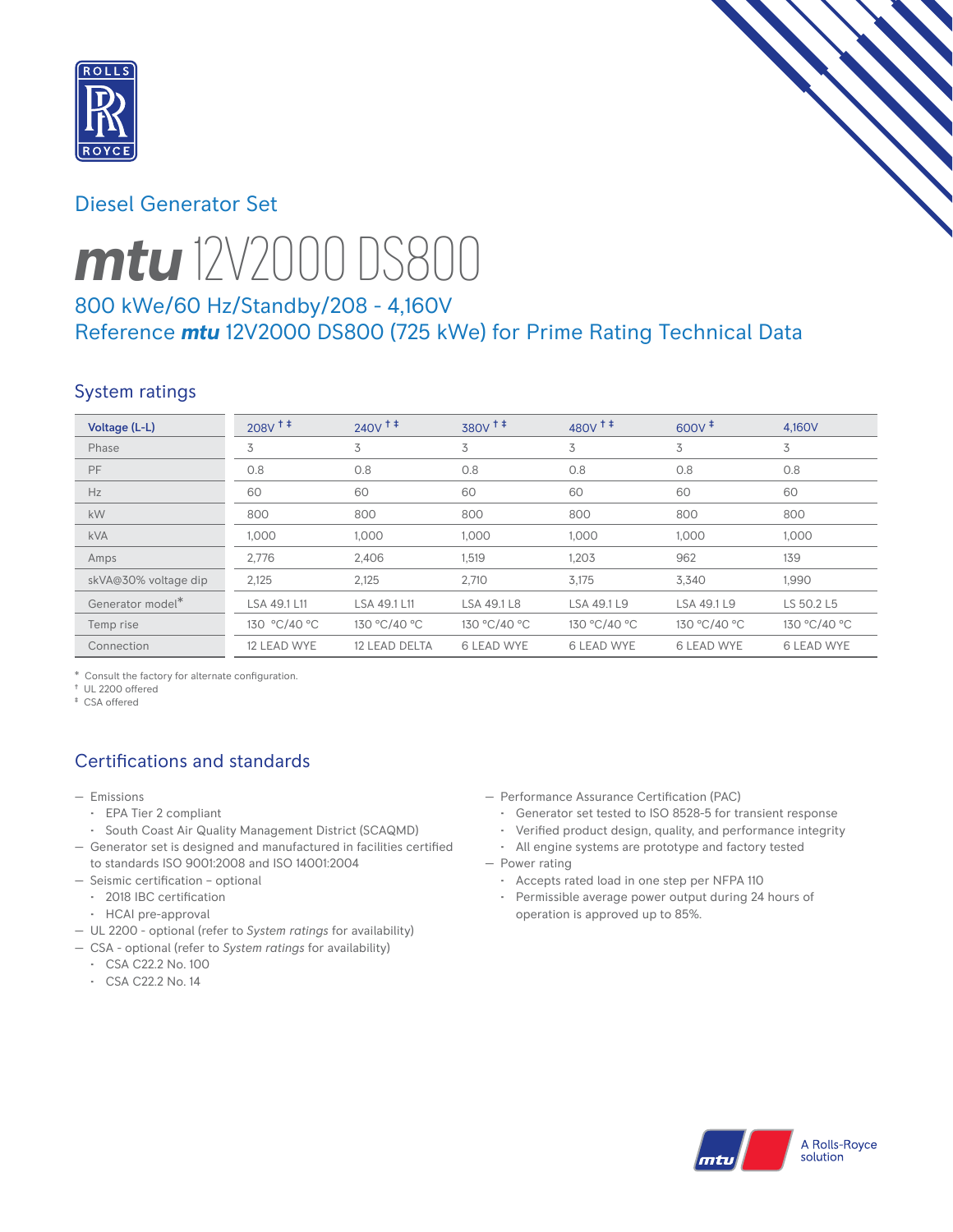## Standard features \*

- Single source supplier
- Global product support
- Two (2) Year/3,000 Hour Basic Limited Warranty
- 12V2000 diesel engine
	- 23.9 liter displacement
	- Electronic unit pump injection
- 4-cycle
- Complete range of accessories
- Cooling system
	- Integral set-mounted
	- Engine-driven fan

## Standard equipment \*

#### Engine

- Air cleaners
- Oil pump
- Oil drain extension and shut-off valve
- Full flow oil filter
- Closed crankcase ventilation
- Jacket water pump
- Inter cooler water pump
- Thermostats
- Blower fan and fan drive
- Radiator unit mounted
- Electric starting motor 24V
- Governor electronic isochronous
- Base structural steel
- SAE flywheel and bell housing
- Charging alternator 24V
- Battery box and cables
- Flexible fuel connectors
- Flexible exhaust connection
- EPA certified engine

#### **Generator**

- NEMA MG1, IEEE, and ANSI standards compliance for temperature rise and motor starting
- Sustained short circuit current of up to 300% of the rated current for up to 10 seconds
- Self-ventilated and drip-proof
- Superior voltage waveform
- Digital, solid state, volts-per-hertz regulator
- Brushless alternator with brushless pilot exciter
- 4 pole, rotating field
- 130 °C maximum standby temperature rise
- 1-bearing, sealed
- Flexible coupling
- Full amortisseur windings
- 125% rotor balancing
- 3-phase voltage sensing
- $\pm$  0.25% voltage regulation no load to full load
- 100% of rated load one step
- 5% maximum total harmonic distortion
- Generator
	- Brushless, rotating field generator
	- 2/3 pitch windings
	- AREP supply to regulator
	- 300% short circuit capability
- Digital control panel(s)
	- UL recognized, CSA certified, NFPA 110
	- Complete system metering
	- LCD display

#### Digital control panel(s)

- Digital metering
- Engine parameters
- Generator protection functions
- Engine protection
- CANBus ECU communications
- Windows®-based software
- Multilingual capability
- Communications to remote annunciator
- Programmable input and output contacts
- UL recognized, CSA certified, CE approved
- Event recording
- IP 54 front panel rating with integrated gasket
- NFPA 110 compatible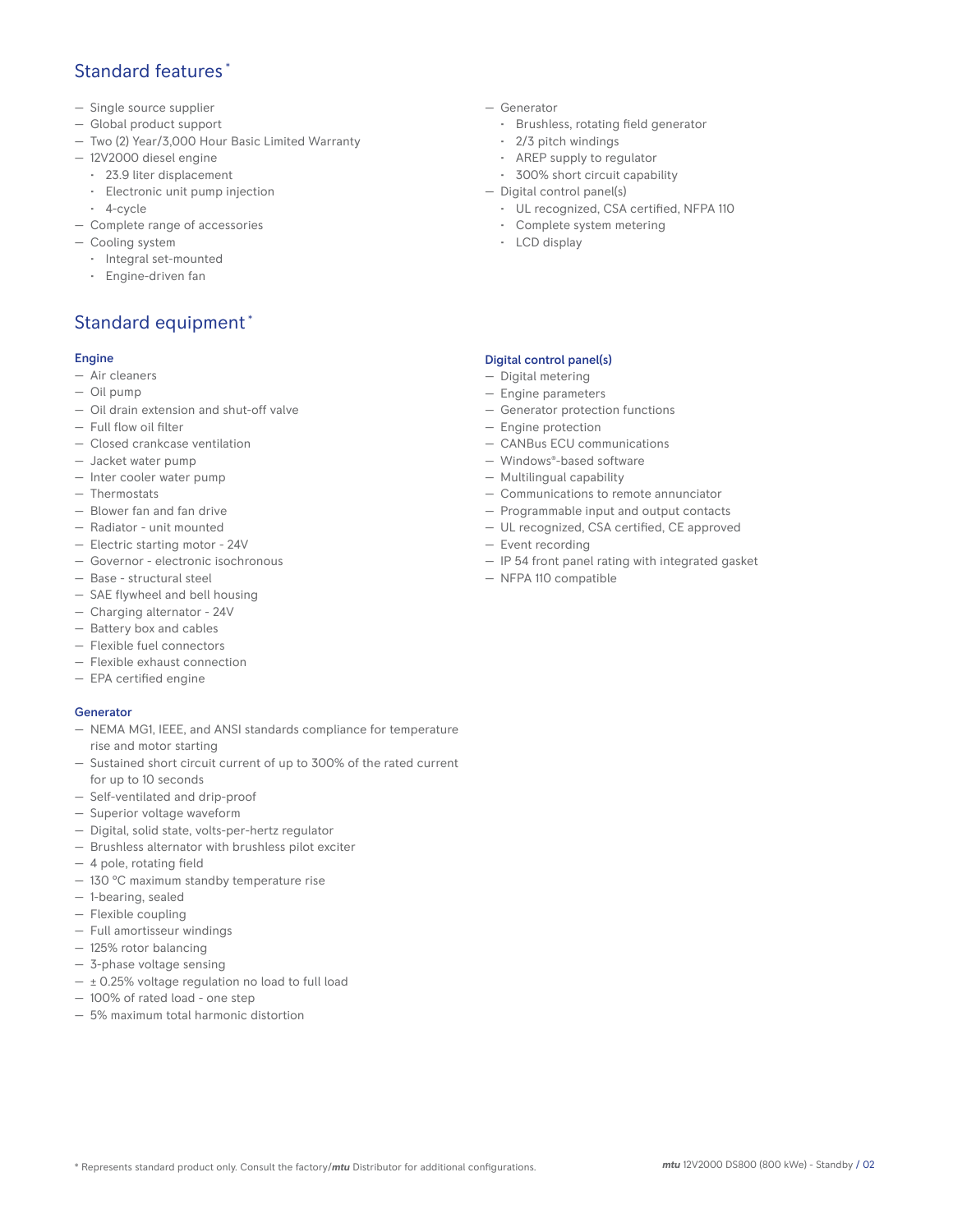## Application data

#### Engine

| Manufacturer                         | mtu                           |
|--------------------------------------|-------------------------------|
| Model                                | 12V2000G85TB                  |
| Type                                 | 4-cycle                       |
| Arrangement                          | $12-V$                        |
| Displacement: $L$ (in <sup>3</sup> ) | 23.9 (1,457)                  |
| Bore: cm (in)                        | 13(5.1)                       |
| Stroke: cm (in)                      | 15(5.9)                       |
| Compression ratio                    | 16:1                          |
| Rated rpm                            | 1,800                         |
| Engine governor                      | electronic isochronous (ADEC) |
| Maximum power: kWm (bhp)             | 890 (1,194)                   |
| Steady state frequency band          | ± 0.25%                       |
| Air cleaner                          | dry                           |
| Liquid capacity                      |                               |

#### Total oil system: L (gal) 77 (20.3)<br>Engine jacket water capacity: L (gal) 110 (29.1) Engine jacket water capacity: L (gal) 110 (29.1)<br>After cooler water capacity: L (gal) 20 (5.3) After cooler water capacity: L (gal) System coolant capacity: L (gal) 372 (98.3) Electrical

| Electric volts DC                                            | 24    |
|--------------------------------------------------------------|-------|
| Cold cranking amps under -17.8 $^{\circ}$ C (O $^{\circ}$ F) | 2.800 |
| Batteries: group size                                        | 8D    |
| Batteries: quantity                                          |       |
|                                                              |       |

#### Fuel system

| Fuel supply connection size    | #12 JIC $37^\circ$ male |
|--------------------------------|-------------------------|
| Fuel return connection size    | #12 JIC $37^\circ$ male |
| Maximum fuel lift: m (ft)      | 3(10)                   |
| Recommended fuel               | diesel #2               |
| Total fuel flow: L/hr (gal/hr) | 480.7 (127)             |
|                                |                         |

#### Fuel consumption

| At 100% of power rating: L/hr (gal/hr)<br>At 75% of power rating: L/hr (gal/hr)<br>At 50% of power rating: L/hr (gal/hr) | 224 (59)<br>168 (45)<br>114(30) |
|--------------------------------------------------------------------------------------------------------------------------|---------------------------------|
| Cooling - radiator system<br>Ambient capacity of radiator: °C (°F)                                                       | 50 (122)                        |
| Maximum restriction of cooling air:                                                                                      |                                 |
| intake and discharge side of radiator: kPa (in. H <sub>2</sub> O)                                                        | 0.12(0.5)                       |
| Water pump capacity: L/min (gpm)                                                                                         | 833 (220)                       |
| After cooler pump capacity: L/min (gpm)                                                                                  | 258 (68)                        |
| Heat rejection to coolant: kW (BTUM)                                                                                     | 315 (17,914)                    |
| Heat rejection to after cooler: kW (BTUM)                                                                                | 270 (15,355)                    |
| Heat radiated to ambient: kW (BTUM)                                                                                      | 82.1 (4,670)                    |
| Fan power: kW (hp)                                                                                                       | 34.5 (46.3)                     |
| Air requirements                                                                                                         |                                 |
| Aspirating: *m <sup>3</sup> /min (SCFM)                                                                                  | 66 (2,331)                      |
| Air flow required for radiator                                                                                           |                                 |
| cooled unit: *m <sup>3</sup> /min (SCFM)                                                                                 | 1,200 (42,400)                  |
| Remote cooled applications; air flow required for                                                                        |                                 |
| dissipation of radiated generator set heat for a                                                                         |                                 |
| maximum of 25 °F rise: *m <sup>3</sup> /min (SCFM)                                                                       | 300 (10,532)                    |
| * Air density = 1.184 kg/m <sup>3</sup> (0.0739 lbm/ft <sup>3</sup> )                                                    |                                 |
| <b>Exhaust system</b>                                                                                                    |                                 |
| Gas temperature (stack): °C (°F)                                                                                         | 580 (1,076)                     |
| Gas volume at stack temperature: m <sup>3</sup> /min (CFM)<br>Maximum allowable back pressure at                         | 174 (6,145)                     |
| outlet of engine, before piping: kPa (in. H <sub>2</sub> 0)                                                              | 8.5(34.1)                       |